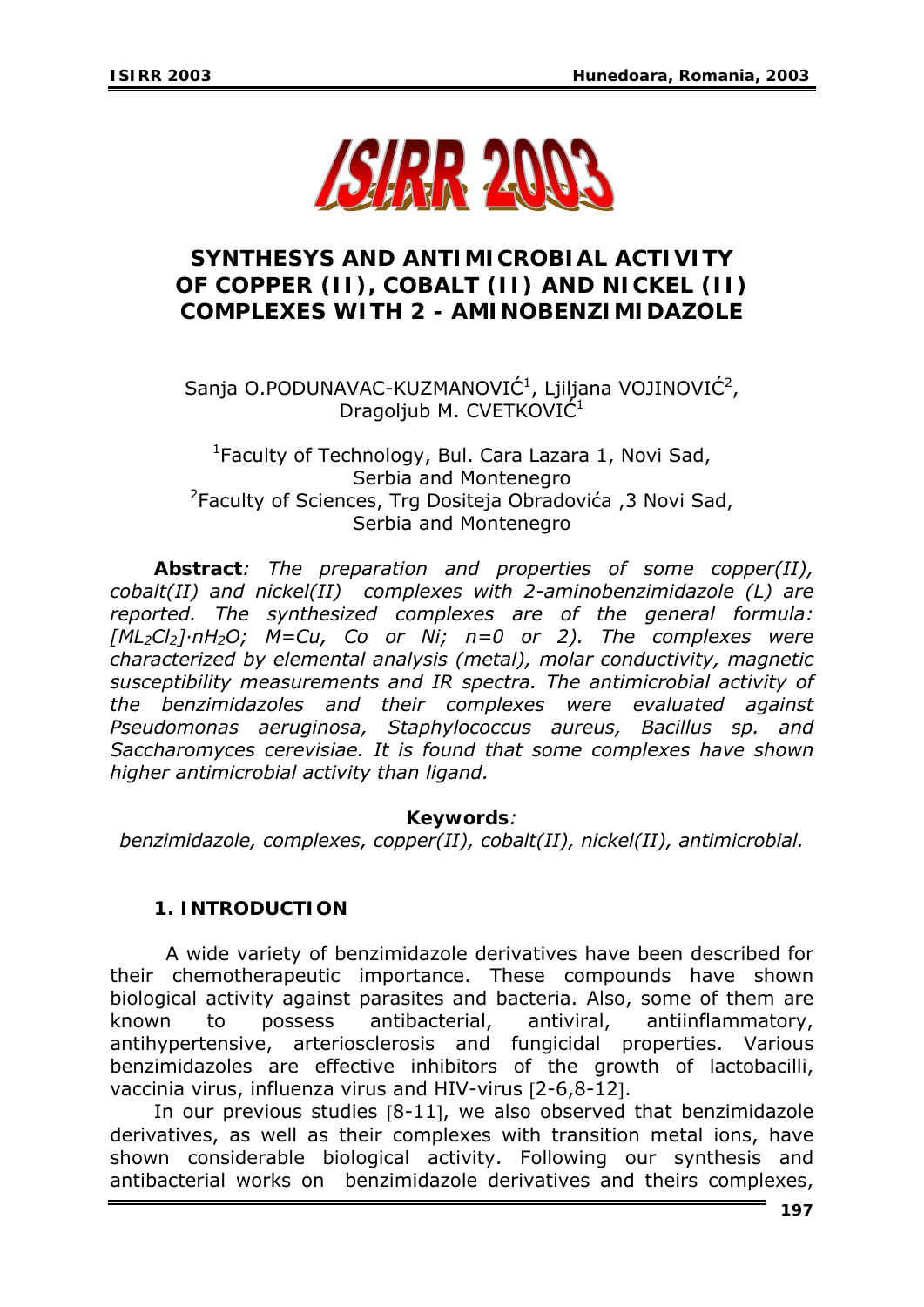we now report the synthesis, physico-chemical characteristics and antimicrobial activities of copper(II), cobalt(II) and nickel(II) complexes with 2-aminobenzimidazole.

### **2. EXPERIMENTAL**

 All chemicals used to prepare the complexes were of analytical reagent grade, commercially available from different sources.

### **Synthesis of complexes**

All the complexes were prepared following the same procedure. A solution of 5mmol MCl<sub>2</sub>⋅6H<sub>2</sub>O (M=Cu, Co or Ni) in 20cm<sup>3</sup> of EtOH was added into a solution of 10 mmol of the 2-aminobenzimidazole (L) in 20 $cm<sup>3</sup>$  EtOH. The resulting mixture was boiled under reflux on a water bath for about 2h and then cooled. The complexes were separated from the reaction mixture by filtration, washed with EtOH and dried *in vacuo* over CaCl<sub>2</sub>. The yield of the complexes varied in the range 50-55%.

### **Measurement methods**

 Elemental analysis was carried out by standard micromethods. Magnetic susceptibility measurements were made at room temperature using an MSB-MKI magnetic susceptibility balance (Sherwood Scientific Ltd., Cambridge, England). Molar conductivies of freshly prepared  $1·10<sup>-3</sup>$ moldm<sup>-3</sup> solutions (DMF) were measured on a Jenway 4010 conductivity meter. Infrared spectra (KBr pellets) were recorded on an Infrared 457 Perkin-Elmer spectrophotometer.

# **Antimicrobial investigations**

For these investigations the filter paper disc method was applied. Each of the investigated isolates of bacteria were seeded in the tubes with nutrient broth (NB). The seeded NB  $(1cm<sup>3</sup>)$  were homogenized in the tubes with 9cm<sup>3</sup> of melted (45°C) nutrient agar (NA). The homogenous suspension was poured into Petri dishes.

The discs of filter paper (diameter 5mm) were ranged on cool. After cooling on the formed solid medium,  $2.10^{-5}$ dm<sup>3</sup> of the investigated compounds were placed with micropipette. After incubation for 24 hours in thermostat at  $25-27$ °C, inhibition (sterile) zone diameters (including disc) were measured and expressed in mm. Inhibition zone diameter over 8mm indicates the tested compound is active against bacteria under investigation. Every test was done in three replications.

The antimicrobial activities of the investigated compounds were tested against four strains of bacteria (*Pseudomonas aeruginosa, Staphylococcus aureus, Bacillus sp. and Saccharomyces cerevisiae*). In parallel with antimicrobial investigations of the complexes, ligand was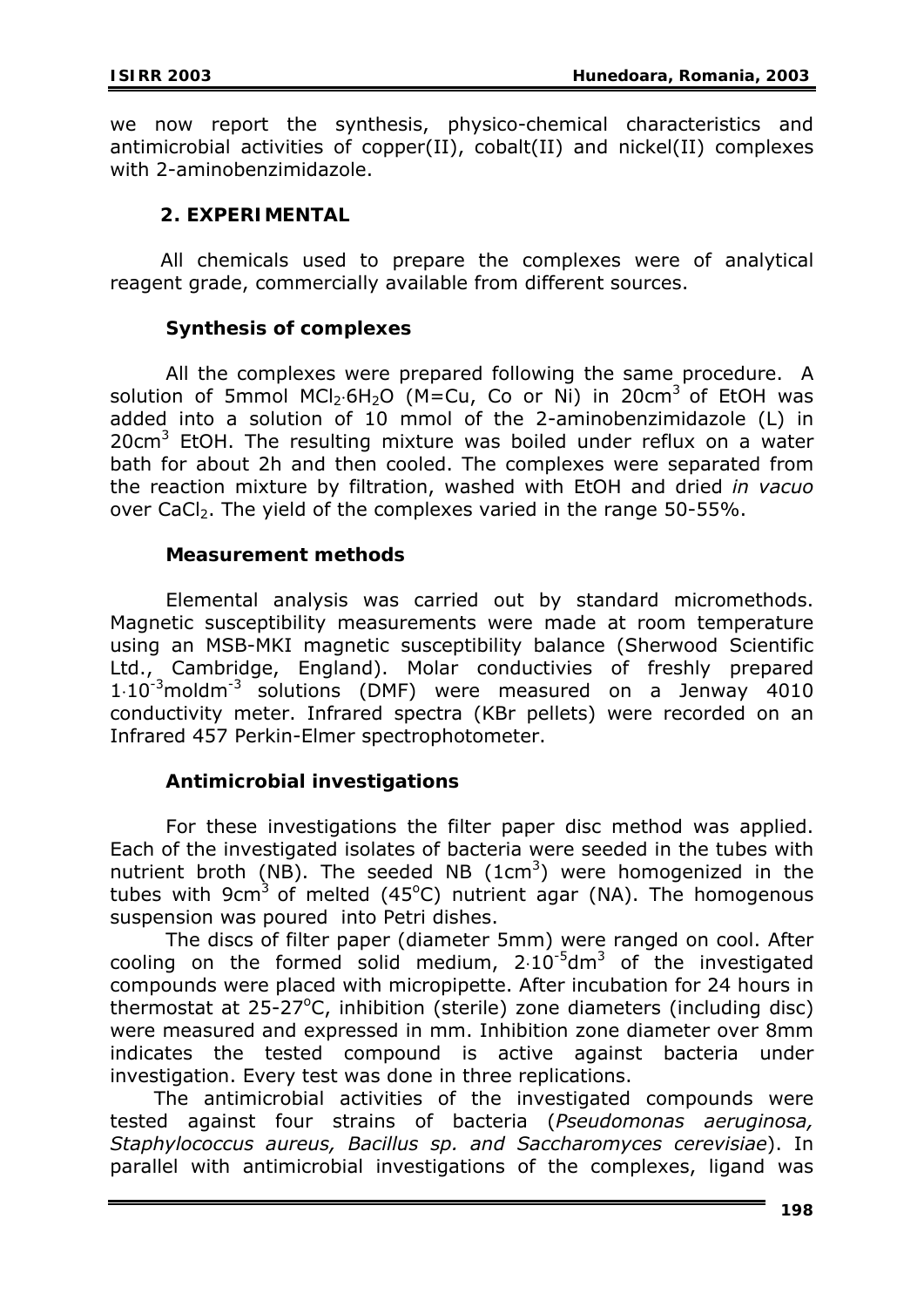tested too, as well as the pure solvent. The concentration of each solution was  $5·10^{-2}$ moldm<sup>-3</sup>. Commercial DMF was employed to dissolve the tested samples.

# **3. RESULTS AND DISCUSSION**

 The elemental analysis of complexes, magnetic moments and molar conductance data are summarized in Table1.

| <u>comprence</u>                    |        |        |                       |                                      |                                |                                    |  |  |
|-------------------------------------|--------|--------|-----------------------|--------------------------------------|--------------------------------|------------------------------------|--|--|
| Complex                             | Mr     | Colour | M.p.<br>$(^{\circ}C)$ | <b>µ</b> eff<br>$(\mu_{\mathsf{B}})$ | $\ast$<br>$\lambda_{\text{M}}$ | Metal<br>Found<br>(Calcd.)<br>$\%$ |  |  |
| $[CuCl2 L2].2H2O$                   | 436.45 | green  | 201                   | 1.83                                 | 35.6                           | 14.01<br>(14.56)                   |  |  |
| [CoCl <sub>2</sub> L <sub>2</sub> ] | 395.83 | blue   | 192                   | 4.57                                 | 39.9                           | 14.52<br>(14.88)                   |  |  |
| [NiCl <sub>2</sub> L <sub>2</sub> ] | 395.60 | green  | 196                   | 3.40                                 | 79.1                           | 14.27<br>(14.84)                   |  |  |

*Table 1. Some physical characteristics and analytical data of the complexes* 

 $*$  In DMF, 1 mmoldm<sup>-3</sup> solution at 25<sup>o</sup> C; in Scm<sup>2</sup>mol<sup>-1</sup>

 All the complexes are sparingly soluble in common organic solvents such as alcohols or acetone, but highly soluble in dimethylformamide and dimethylsulphoxide. The complexes were synthesized in the reaction of warm ethanolic solution of the MCI<sub>2</sub>·6H<sub>2</sub>O (M=Cu, Co or Ni) with L (2aminobenzimidazole) in a mole ratio 1:2. It should be noticed that the reaction of the all metal ions yielded bis(ligand) complexes.

 The molar conductance values of copper(II) and cobalt(II) complexes in DMF solutions, compared with the values of non-electrolytes, are higher, but considerable less than the molar conductances of 1:1 type of electrolytes. It indicates that one coordinated chloride anion has been replaced by DMF molecule. The molar conductances of nickel(II) complexe fall in the range of  $65-90$  Scm<sup>2</sup>mol<sup>-1</sup>. These values correspond to a 1:1 type of electrolytes in DMF, which also indicates a partial substitution of the coordinated chloride with solvent molecules [11].

# *Magnetic properties*

An indication of the most probable geometric configuration of the synthesized Co(II) complexes may be their colour and magnetic moments (Table 1). Namely, the blue cobalt(II) complexes usually have a tetrahedral configuration. The magnetic moment values (Table 1) of the cobalt(II) complexes are in the expected range  $(4.2-4.7\mu_B)$  for tetrahedral stereochemistry [11]. The room temperature effective magnetic moments of the nickel(II) complexes are in the range which also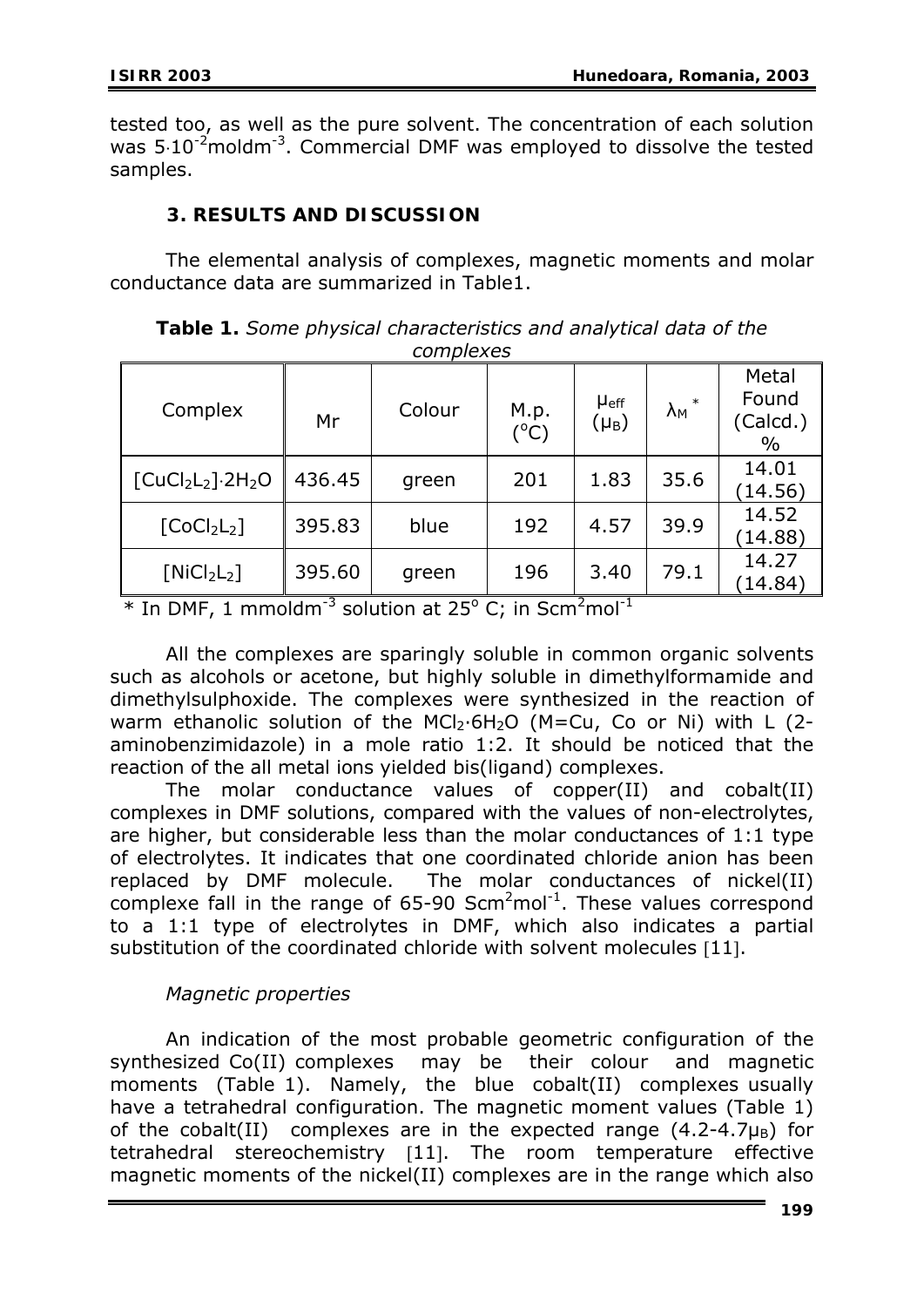support their tetrahedral geometry. The room temperature effective magnetic moments of the copper(II) complexes are in the range of  $1.73-2.20\mu_B$ , which corresponds to one unpaired electron typical for tetrahedral geometry.

# *Infrared spectra*

The infrared spectra of the ligand exhibit a band at  $3300-3100 \text{cm}^{-1}$ . assigned to ν(NH). The lowering of this band frequency is due to association through the intermolecular hydrogen bonding [7]. The band appearing at about 1550 cm<sup>-1</sup> may be assigned to  $v(C=N)$  vibrations [7]. The infrared spectra of the complexes investigated are similar to those of the corresponding ligand. An upward shift (10-15 cm<sup>-1</sup>) of  $v(C=N)$  in the IR spectra of the complexes as compared to theirs values in the free ligand, suggests coordination through pyridine nitrogen of 2-aminobenzimidazole [1]. The other bands in the spectrum of each complex are similar to those in the corresponding ligand spectrum except for slight shifts in their positions and changes in their intensities due to coordination.

 The presented results (molar conductivity, magnetic moments and IR spectra) suggest that all  $Cu(II)$ ,  $Co(II)$  and  $Ni(II)$  complexes are tetrahedral which is realized by participation of the pyridine nitrogen of two organic ligand molecules and two chloride anions, typical for these classes of organic ligands [8-11].

# *Antimicrobial investigations*

 All the complexes were screened for their antimicrobial activities against *Pseudomonas aeruginosa, Staphylococcus aureus, Bacillus sp.* and *Saccharomyces cerevisiae.* The relevant data are presented in Table 2.

| complexes                           |            |               |                 |            |  |  |  |  |  |
|-------------------------------------|------------|---------------|-----------------|------------|--|--|--|--|--|
| Compound                            | Pseudomon. | Staphylococc. | <b>Bacillus</b> | Sacchar.   |  |  |  |  |  |
|                                     | aeruginosa | aureus        | sp.             | cerevisiae |  |  |  |  |  |
|                                     |            |               |                 |            |  |  |  |  |  |
| $[CuCl2L2].2H2O$                    |            |               |                 |            |  |  |  |  |  |
| [CoCl <sub>2</sub> L <sub>2</sub> ] |            |               |                 |            |  |  |  |  |  |
| [NICJ <sub>2</sub> L <sub>2</sub> ] |            |               |                 |            |  |  |  |  |  |

*Table 2. Antimicrobial activity of the benzimidazole derivatives and their* 

 $\emptyset$  - no activity

+ - low inhibitory activity

++ - middle inhibitory activity

+++ - high inhibitory activity

From the data, it is evident that the most active compounds are copper(II) and cobalt(II) complexes. In the case of the *Sacharomyces*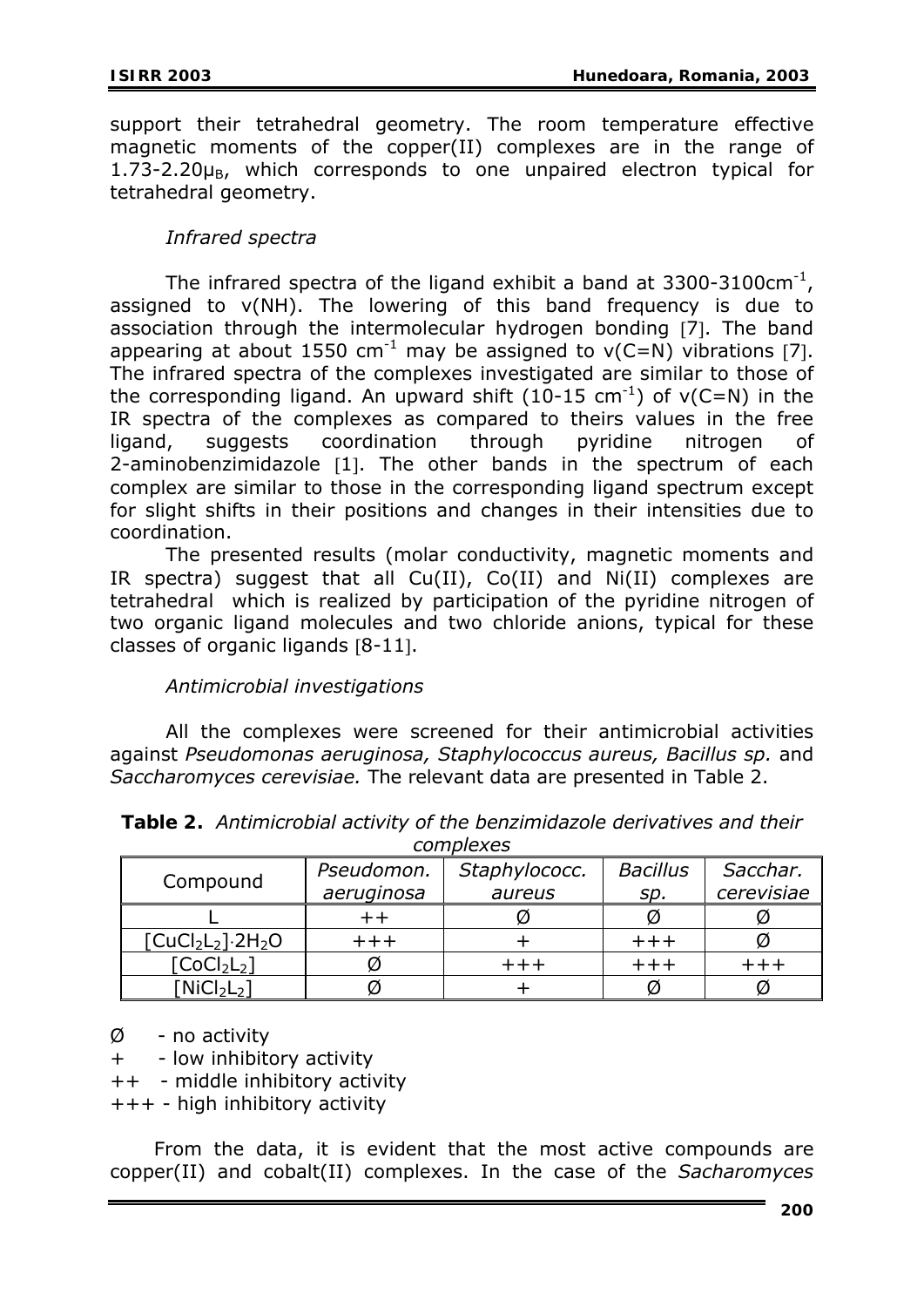*cerevisiae* only the cobalt(II) complex is antimicrobial active. On comparing the biological activity of the ligand and its complexes, it was found that some complexes are more effective against the bacteria. From the results, it can be concluded that nickel(II) does not increase the general antibacterial activity of the organic ligand.

The higher activity of the some complexes, as compared to the free ligand, can be understood in terms of the chelation theory. This theory explains that a decrease in the polarizability of the metal could enhance the lipophilicity of the complexes.

# **4. CONCLUSION**

 2-aminobenzimidazole with copper(II), cobalt(II) and nickel(II) formed complexes of the general formula *[ML2Cl2]·nH2O; M=Cu, Co or Ni;*  L=2-aminobenzimidazole; *n=0 or 2*). All the complexes are tetrahedral. The configuration being realized by coordination of the pyridine nitrogen of the two organic ligand molecules and two chloride anions.

The results of antimicrobial investigations indicate that the most active compounds are copper(II) and cobalt(II) complexes. On comparing the biological activity of the ligand and its complexes, it was found that some complexes are more effective against the bacteria. From the results, it can be concluded that nickel(II) does not increase the general antibacterial activity of the organic ligand.

The higher activity of the some complexes, as compared to the free ligands, can be understood in terms of the chelation theory. This theory explains that a decrease in the polarizability of the metal could enhance the lipophilicity of the complexes.

### **5. REFERENCES**

- *[1.] Arali, V.KH, Revankar, V.K., Mahale, V.B. and Kulkarni, P.J.: Cobalt(II), Nickel(II) and Copper(II) with 2-Substitited Benzimidazole Complexes. Transition Met. Chem., pp57-60, Vol. 19, 1994.*
- *[2.] Chohan, Z.H., A. Rauf, S. Noreen, A. Scozzafava, and C.T. Supuran: Antibacterial Cobalt(II), Nickel(II) and Zinc(II) Complexes of Nicotinic Acid-Derived Schiff Bases. J. Enz. Inhib., pp429-507, Vol. 17, 2002.*
- *[3.]Chohan, Z.H., Pervez, H., Rauf, A., Scozzafava, A. and Supuran, C.T.: Antibacterial Co(II), Cu(II), Ni(II) and Zn(II) Complexes of Thiadiazole Derived Furanyl, Thiophenyl and Pyrrolyl Schiff bases. J. Enz. Inhib., pp421-428, Vol. 17, 2002.*
- *[4.]Chohan, Z.H., Jaffery, M.F. and Supuran, C.T.: Antibacterial Co(II), Cu(II), Ni(II) and Zn(II) Complexes of Thiadiazole Schiff bases. Met. Based Drugs, pp95-101, Vol. 8, 2001.*
- *[5.]Chohan, Z.H., and Supuran, C.T.: Synthesis and Characterization of Zn(II) Complexes with Some Acylhydrazine Schiff bases. Main Group Met. Chem., pp399-404, Vol. 24, 2001.*
- *[6.] Mastrolorenzo, A. and Supuran, C.T.: Antifungal Activity of Ag(I) and Zn(II) Complexes of Sulfacetamide Derivatives. Metal Based Drugs, pp49-54, Vol. 7, 2000.*